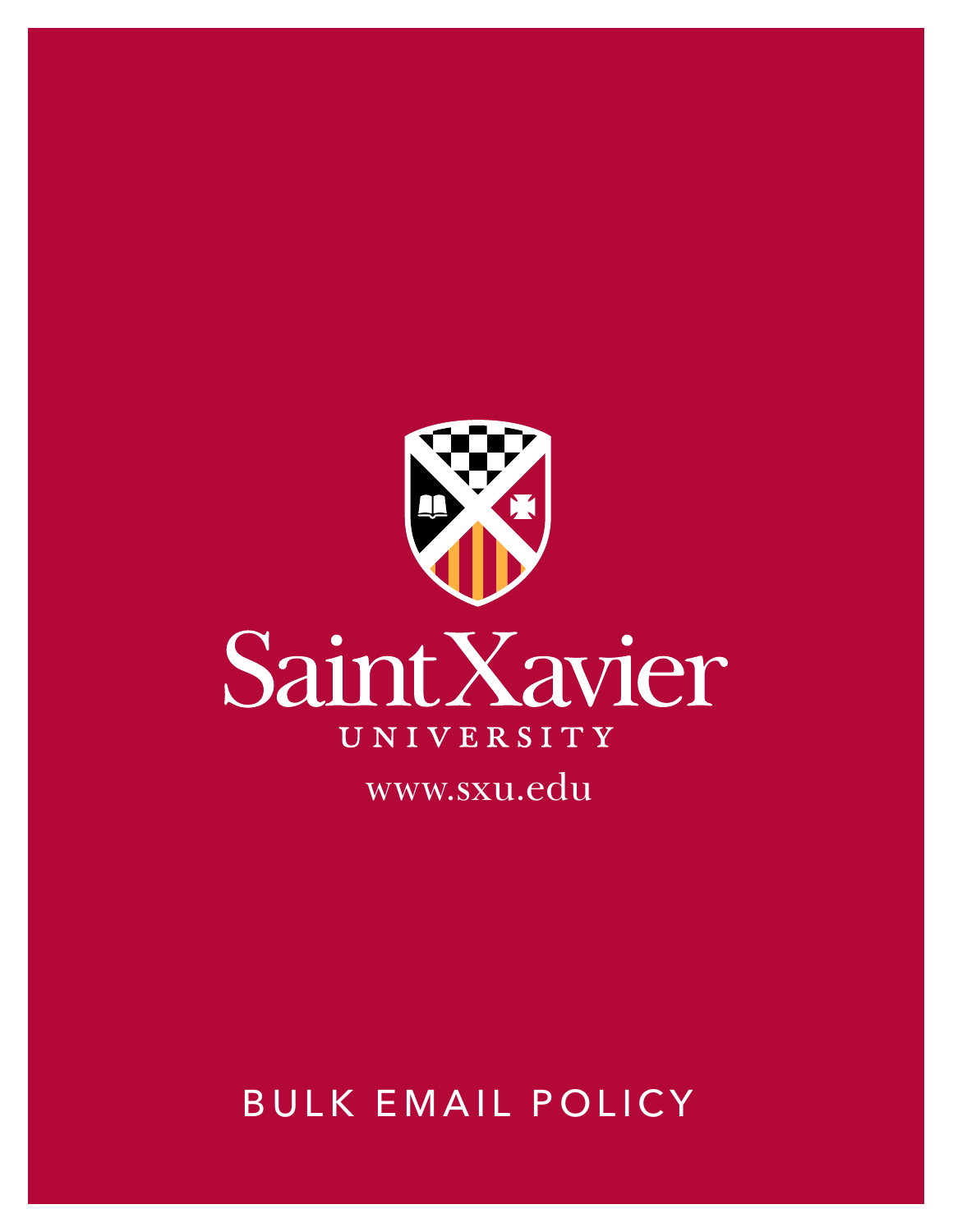The purpose of the Bulk Email Policy is to provide guidance and establish procedures for large-volume electronic mailings, also called bulk mailings, to the campus community and external constituencies. For the purposes of this document, a large-volume mailing will be defined as one that is sent to 50 or more recipients other than self-subscribed mailing lists or discussion groups. Nothing in this policy is intended to hinder communication between an instructor and his or her students.

# INTERNAL MESSAGES GOING TO FACULTY, STAFF AND STUDENTS

The best way to get your message out to a general University audience, including faculty, staff and students, is to submit announcements to SXU News or submit event postings to the SXU Calendar by emailing newsroom@sxu.edu.

There are many reasons for favoring SXU News and the SXU Events Calendar over sending a mass email message:

- 1. Emails have less impact the more they get sent out; typically, internal audiences will clear the emails out of their inbox without even reading them if there are too many.
- 2. While internal audiences cannot opt-out of University emails, University emails can sometimes be set or automatically sent to junk, clutter or trash.
- 3. In addition to the staff's time and effort to prepare emails, sending too many emails has an impact on network bandwidth. When the recipients include members of the campus community, whose email accounts are on our own systems, disk space will be consumed as a copy of the message is delivered to each local mailbox.

At times, requests for mailings to a large University audience will be denied in favor of using SXU News and/or the SXU Calendar. Departments and offices with specialized messages, including department-specific parties and other events, personal accomplishments, etc., will be redirected to be sent out as an announcement on the portal. You are not allowed to spam faculty, staff and students with an announcement; the portal is the correct option for these kind of announcements.

#### **University Relations will not send out weekly or bi-weekly emails. If you would like a reminder email, please view our reminder emails section.**

## **OPT-OUTS**

Internal audiences (faculty, staff and students) cannot opt out of receiving email messages. External audiences (gmail, hotmail, aol, etc.) can opt out at any time. Individual departments and offices are responsible for maintaining their opt-out lists and ensuring emails have been removed from lists and flagged in Raiser's Edge or Colleague. University Relations, though, will keep a general list of every opt out received.

## REQUESTING A BULK EMAIL

University Relations will provide the distribution of bulk email to the campus community and external constituencies under a system of administrative approvals. We ask for at least a minimum of 3-5 business days\* for any bulk email. Please view our **Bulk Email Request** [Form.](https://www.sxu.edu/about/offices/university-relations/bulk-email.aspx) The form highlights exactly what is needed in order to send out a bulk email.

If you have any questions, contact urprojects@sxu.edu.

## **DEPARTMENT/OFFICE PERMISSION**

Faculty or staff members wishing to send a bulk email must obtain permission from their appropriate dean, director or administrator. Requests for large-volume electronic mailings will not be accepted from individual students. The requestor assumes all responsibility for securing proper approvals before the request is submitted to University Relations.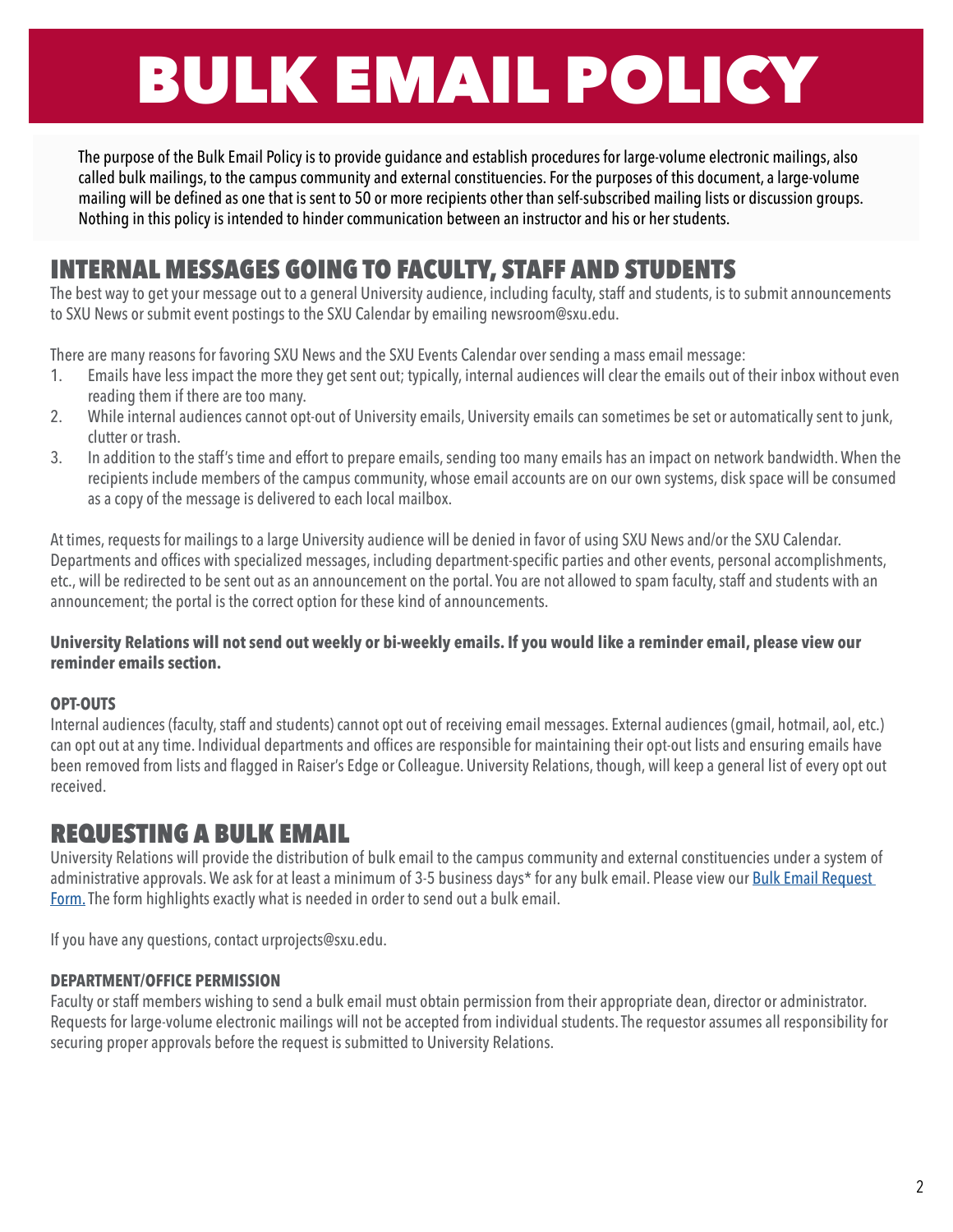#### **PRODUCTION TIME**

Under normal circumstances, bulk emails will be timed in an effort to avoid interference with other email and network traffic. It should be noted that depending on customizations, message size, number of recipients and competition for network bandwidth, it may take a couple of days or more for a bulk email to be sent.

Your request for a bulk email should be made at least 3-5 business days\* prior to the day you would like it sent out to prepare for editing, building and receiving approval from the requestor, in order for it to be properly scheduled to be sent. If you are requesting more than one bulk email, please note the timeline may be longer to properly edit, build and schedule each email.

*\*Business days are classified as 8:30 a.m. to 3 p.m. Monday through Friday and does not include University-recognized holidays and closings. Any requests after 3 p.m. will be considered as requested on the next business day. Please keep in mind that delays may occur during the approval process.* 

#### **MAILING LIST**

The requestor is responsible for obtaining a properly formatted electronic mailing list. Generally, this will require the extraction of email addresses from Colleague or Raiser's Edge, but properly formatted Excel spreadsheets of lists may be acceptable and can be requested through mySXU's Colleague Request Form. Please note that handwritten lists or lists in other hard-copy formats will not be accepted.

Lists must contain a single email address for each recipient in a separate column and may not include SMS email addresses (those containing a cellular phone number). Lists must be properly formatted to send out personalized emails containing names, addresses, scholarship monies, etc. If lists are not properly formatted, University Relations will contact the requestor to resolve. We cannot send emails out to listservs.

*Note that email addresses obtained from the University database are to be handled with special care with regard to privacy and proper use. With that being said, University Relations cannot share mailing lists with other departments or offices. Persons in possession of email address data may not sell, rent or otherwise distribute such data other than in accordance with approved University policy. Up-to-date copies of mailing lists must be obtained for each mailing in order to comply with the University's opt-out policy.*

#### **RETURN ADDRESS AND SUBJECT LINE**

Each request for a bulk email must include a return address to which the recipient may reply and to which undeliverable mail will be returned. A subject line for the email message is also required.

#### **PROPERLY FORMATTED, PROOFED AND APPROVED CONTENT**

Lastly, the text of the email message must be provided in a Word document. The accuracy, spelling and grammar of the text are the requestor's responsibility, although content and formatting may be modified at the discretion of University Relations. Text must be written for web consumption, using simple and active language and concise, scannable paragraphs.

We are unable to provide different versions of one email to compare stylistically, as each email is linked to its own URL.

For best practice, emails are formated left-aligned as readers view information in an "f" pattern. Center formatting will not be used; it will be reformatted accordingly.

*Please note: Emails will not be sent to review or approve until all content, links and mailing lists are received. This may cause a delay in the date planed for scheduling the email out.*